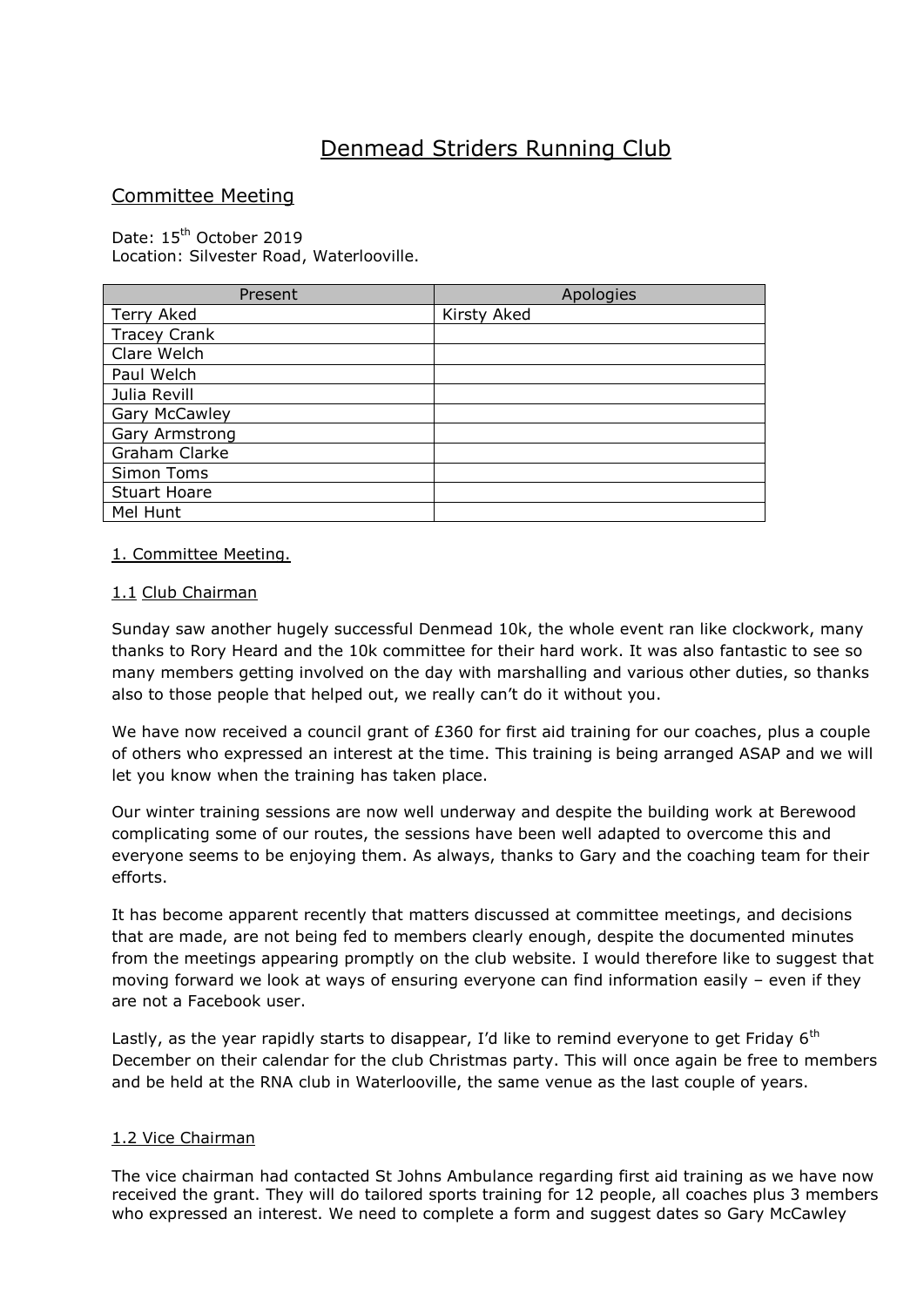agreed to contact coaches to get possible dates. Stuart Hoare agreed that we could use the Cowplain Scouts hall for the training.

#### 1.3 Club Secretary

Matters Arising from  $16<sup>th</sup>$  July meeting:

### First Aiders: See above.

The secretary had received notification from England Athletics that the club affiliation fees for 2020-2021 will remain at £150 but the individual fees will rise by £1 to £16 per person. It was agreed by committee that this increase will be passed to members so the total membership fee will increase to £26 from January 2020.

England Athletics had also emailed to say that all members must be registered by 28<sup>th</sup> October to count towards London Marathon places and the site will open on the same day to register. The secretary will register as soon as possible after that date to confirm we will get the 2 places.

The secretary announced her intention to step down at the next AGM and agreed to write a job description so a replacement can be found.

#### 1.4 Club Treasurer

The accounts are appended. Stuart Hoare reported that so far this year expenditure has exceeded income but the club still has over £4,000 in reserve. The surplus for the Denmead 10k was expected to be around  $£1,000$ . There will be more expenditure later in the year for web hosting and coaches courses.

#### 1.5 Membership Secretary

The membership secretary reported that the club now has 174 paid up members.

1.6 Club Captains Ladies: Kirsty Aked was unable to attend but sent the following report;

We are just 2 races into the new HRRL season and as it currently stands the ladies team positions are:

Ladies A Team Div 1 - 3rd place out of 10 Ladies B Team Div 1 - 13th place out of 15

4 of our ladies have competed at both races: Lisa-Marie Peckover, Lee King, Jenny Parks and myself.

Unfortunately we haven't been able to make a full B team so far this season. Although 10 female Striders had entered Overton only 5 were present at the race, mostly down to injury.

It is a disappointing to be falling short of full teams so early in the season, especially given the abundance of ladies in our club! However it was great to see one of our relatively new members, Lee King, getting involved in the league races and I know that more of our recent joiners have signed up to the coming league races. So given it is early days I am confident that our performance will improve as the season continues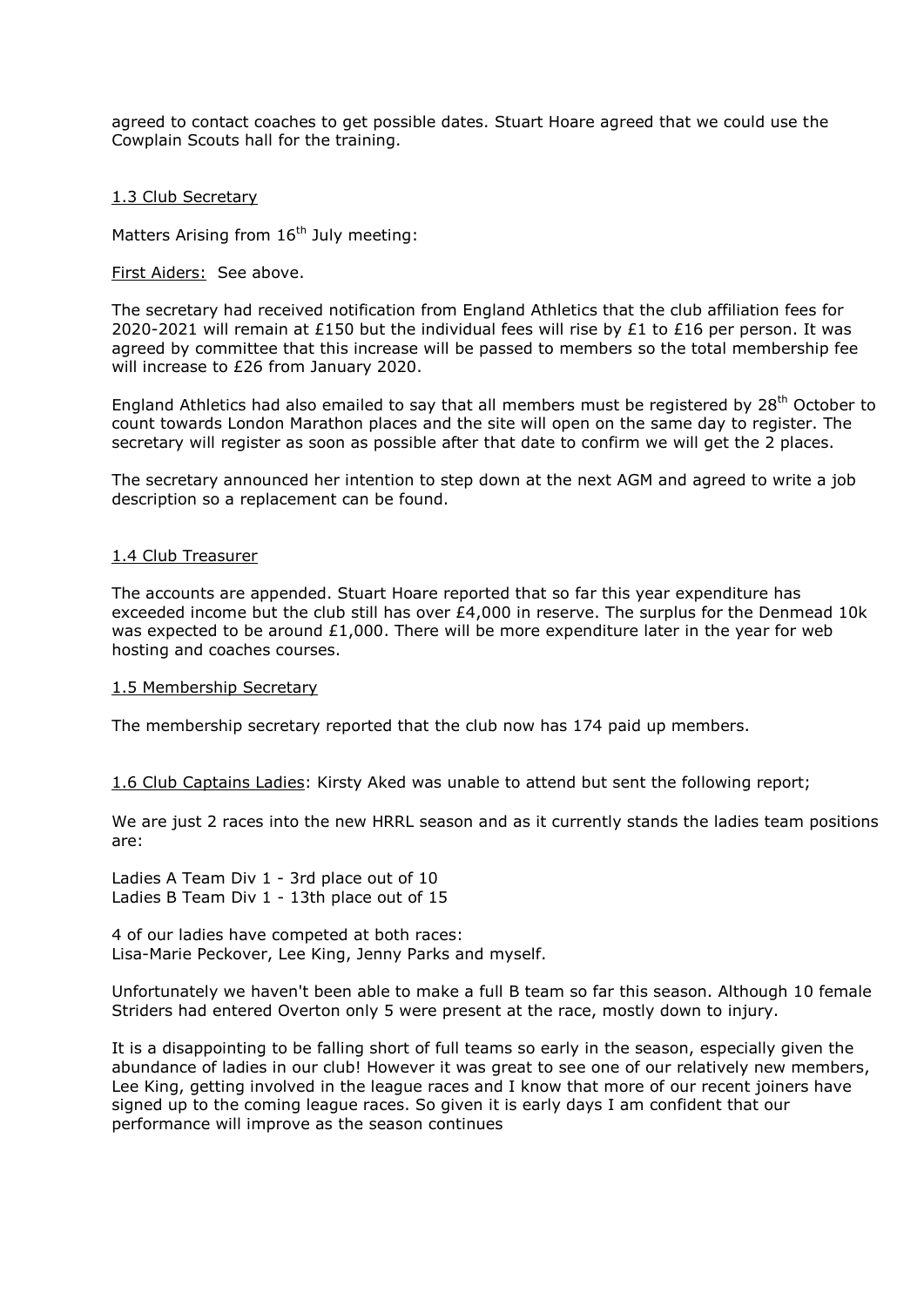Men: Gary Armstrong reported:

## **First HRRL Race – Overton 5**

12 Men competed, giving us a full A, B and C team

## **Second HRRL Race – Solent Half**

15 Men completed, giving us a full A, B and C team

It's been a good start to the HRRL season for the men, three full teams at both races so far.

The A team are currently  $2^{nd}$  in A Division 1

The B team are currently  $6<sup>th</sup>$  in B Division 1

The C team are currently  $3<sup>rd</sup>$  in B Division 2

As everyone is probably aware the HRRL races are selling out really fast, posts have been put on the Striders Facebook page to remind people to sign up.

Also, there is a Facebook group called HRRL Number Swaps which is dedicated to people who are looking for places for sold out races and offer places for races they cannot run anymore. I'll put a post on our Facebook page to make people aware of this. This may help anyone who misses out.

## 1.7 X-Country Representative. Paul Welch reported;

# **SCCL AGM minutes, highlights:**

#### **Last season review:**

The season saw an increase in numbers participating of 25%, with an average of 455 runners in each race, and a highest attendance of 521 runners. 26% of people took part in 5 or more events. The main positives were the new website, the social media presence increasing and the new race at Chawton House, balanced by the Stubbington event at Manor Farm not taking place.

#### **Survey results, highlights:**

- 1. 421 people responded to the survey.
- 2. Race time: 275 (65%) of respondents would prefer starting at 10am, 76 (18%) at 10:30am and 71 (17%) at 11am
	- The benefit of an earlier start is to ensure people can get away earlier family time was noted as a key reason for this
	- It was also noted that earlier start times could lead to difficulty accessing facilities (halls, parking) and also the need to check the course when it was dark / cold.
	- There was also pushback that participants may prefer to start at 10am but would still attend if the start was at 11am.
	- **It was decided to keep the start time to 11am as assistance to the race organisers.**
- 3. Speed rule: 264 respondents (63%) said we should keep it as is, 130 (31%) said we should remove it and 28 (6%) said we should amend the rule
	- It was believed that the speed rule affects only a limited number of people who would want to participate, and that they would generally be catered for by the Hampshire League anyway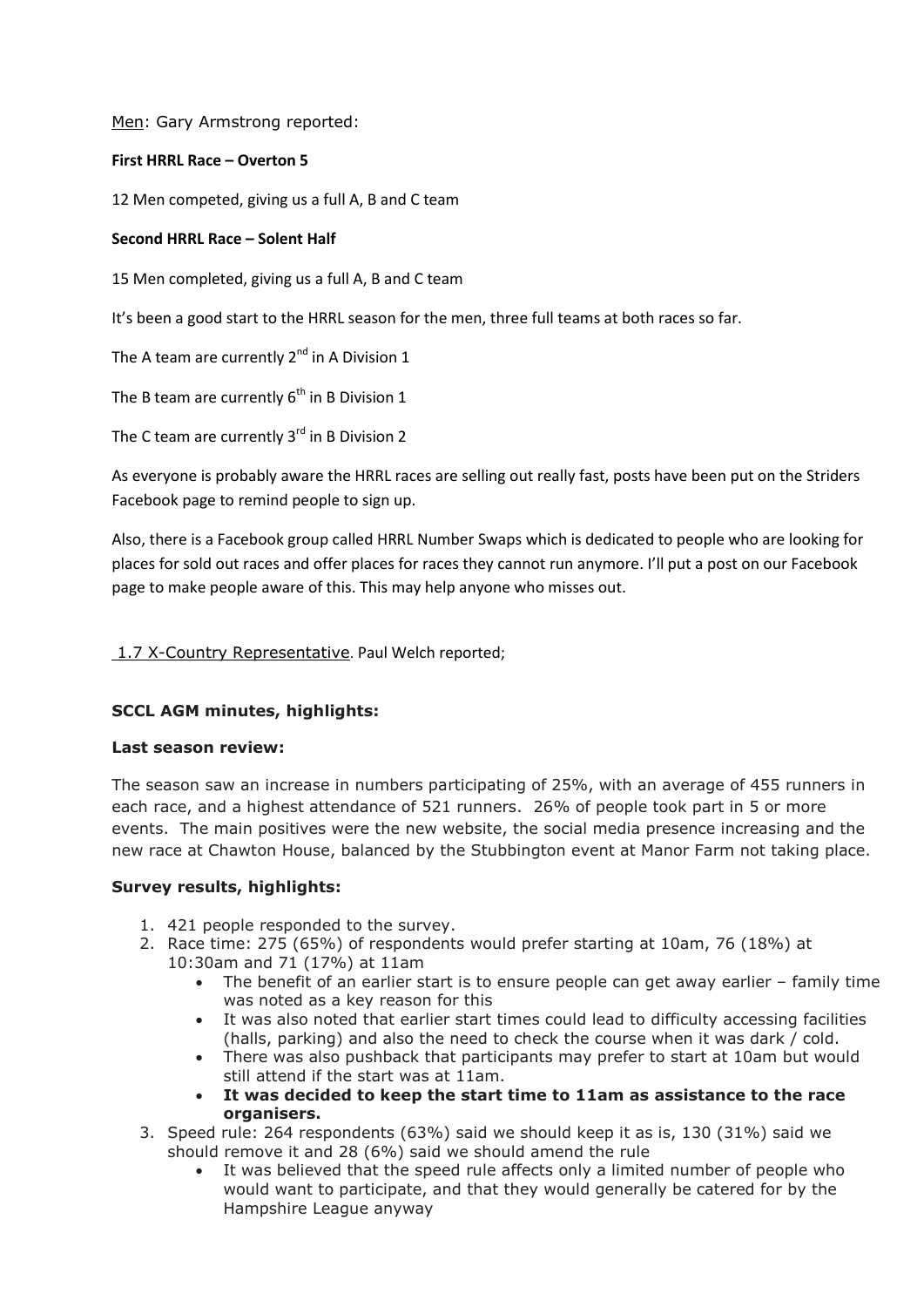- Some smaller clubs are disproportionately affected by the speed rule if one of their members is prevented from taking part
- There was conflicting belief that slower runners are either intimidated by the presence of very fast runners, or that they aren't concerned and are more focused on their own race
- Runners in the middle of the pack are more likely to score points and this enhances the inclusive nature of the league
- **Vote: Should we keep the speed rule as is for 2019 / 20 – outcome: yes**
- 4. Race distances: 420 (100%) of respondents said the distance should be the same for both men and women, 2 (0%) said no
- 5. Split races: 400 (95%) of respondents said the race start time should be the same for both men and women, 22 (5%) said no
- 6. Expansion of league: 197 (47%) of respondents said the league should stay the same size, 154 (36%) said it could be increased up to about 30 clubs, 71 (17%) said that we should expand without limit
	- A long discussion was held, with a number of points in favour of and against expanding.
	- Although a possible expansion from 24 to 28 clubs was discussed and agreed, it has since been deemed too late to introduce this expansion for 2019-20 season. This will be discussed again but with enough time to allow the inclusion, if required.

# **AOB:**

- It was discussed about increasing the annual subscription to subsidise the possibility of more toilets at races if more clubs were included into the league. Although the majority voted for this it has since been decided to keep the subscription the same and discuss on a case by case basis if an event felt they needed additional support.
- Bob Ayer (former chairman) had not attended any races last season due to illness. It was thought that there should be a way of marking his contribution to the league over the past years. It was decided to rename the league trophy "The Bob Ayer Trophy"

# **2019 / 20 fixtures**

- 27 October Pamber Forest
- 10 November QECP (provisional)
- 8 December The Bourne Woods
- 29 December Lord Wandsworth College
- 19 January Chawton House
- 9 February Alice Holt

Haslemere Border could no longer run the event at Polecat Valley due to the Race Director stepping down.

The full minutes & survey results are available from Paul Welch or Tracey Crank.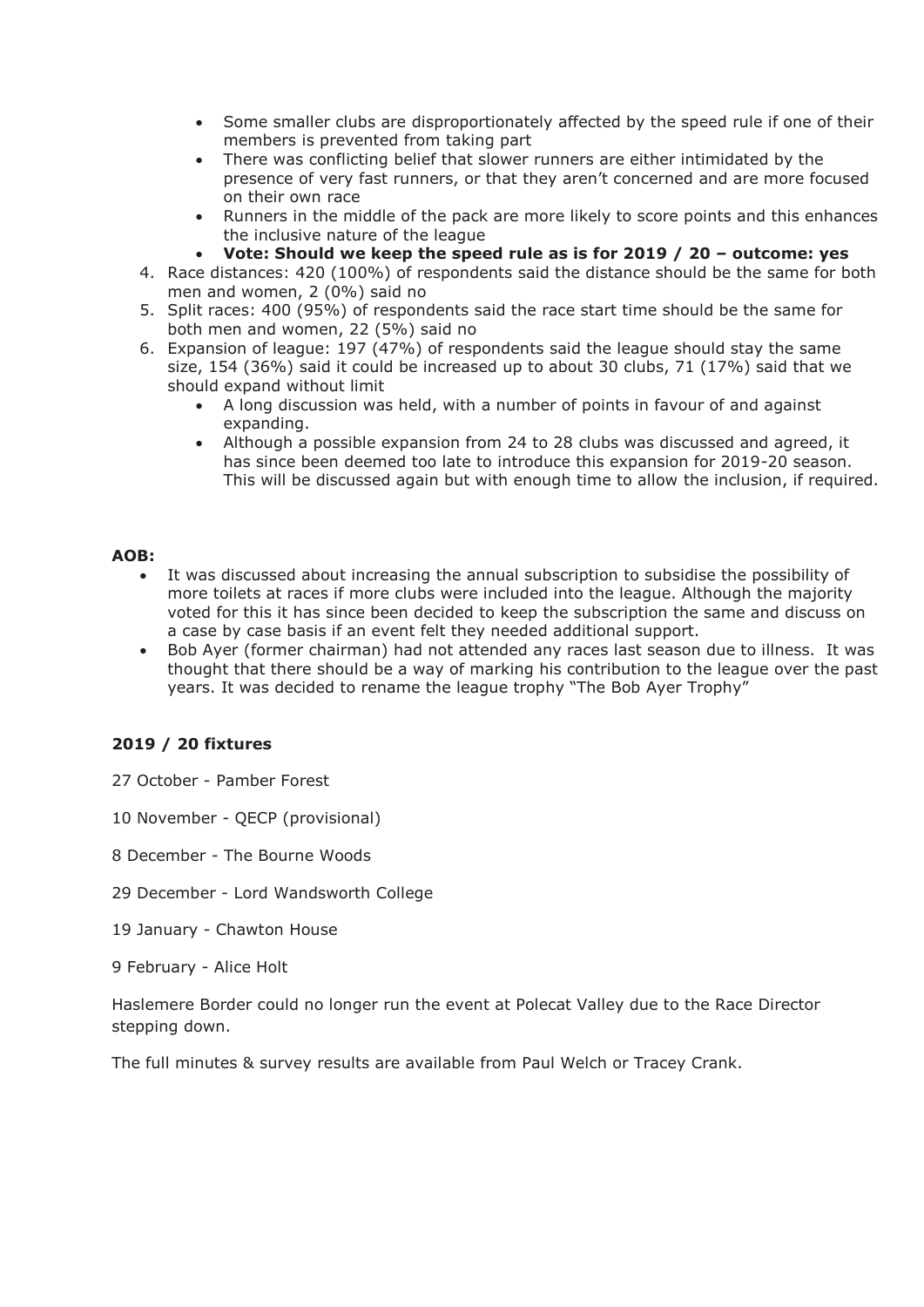## 1.8 Striders League.

Graham Clarke reported;

As agreed the scoring system has now changed to an age grading system. The new rules are shown on the Striders website.

After 2 races the top 5 results are as follows:

## **LADIES**

| 1st             | <b>Kirsty Aked</b><br>15.5 pts |           |
|-----------------|--------------------------------|-----------|
| 2 <sup>nd</sup> | <b>Lee King</b>                | 13.6 pts  |
| 3 <sup>rd</sup> | <b>Jenny Parks</b>             | 13.5 pts  |
| 4 <sup>th</sup> | Lisa-Marie Peckover            | 12.8 pts  |
| 5 <sup>th</sup> | Suzanne Richardson             | $6.9$ pts |
| <b>MEN</b>      |                                |           |
| 1 <sup>st</sup> | <b>Neil Williams</b>           | 15.2 pts  |
| 2 <sup>nd</sup> | <b>Rob Wilson</b>              | 14.9 pts  |
| 3 <sup>rd</sup> | <b>Alan McVittie</b>           | 14.6 pts  |
| $4^{\text{th}}$ | Gary Armstrong                 | 13.9 pts  |
| 5 <sup>th</sup> | Del King                       | 13.4 pts  |

# 1.9 Social.

The next comedy night is on  $1<sup>st</sup>$  November and the Christmas Party is booked for  $6<sup>th</sup>$  December.

#### 2.0 Coaching.

Gary McCawley had nothing to report.

#### 3.0 Members Representatives.

Simon Toms informed the committee that there were overhanging brambles on the level 3 hills venue which caused runners problems. Paul Welch agreed to inspect before the next session and cut back as needed.

Simon also asked that the coaches re-inforce the need for runners to wear high visibility clothing now that the evenings are dark. This is especially needed in Berewood where many streetlights are off and there are hazards such as signs on the paths.

Mel hunt asked where the free summer cross country places were advertised and was informed that these had been advertised on the website, facebook and at training sessions.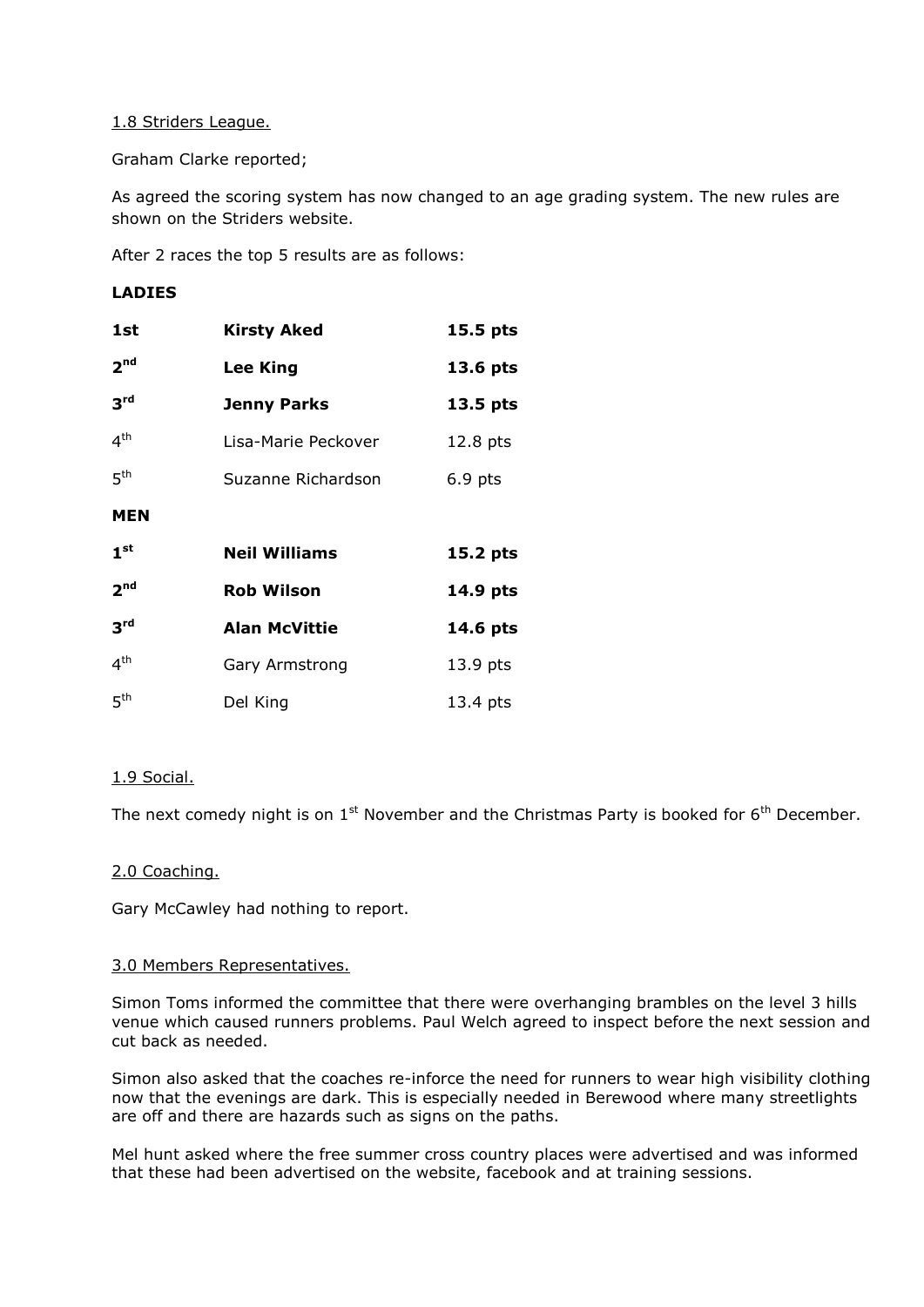# 4.0 A.O.B.

4.1 EA Mental Health Ambassador. As part of it's #RunAndTalk programme England Athletics is seeking to establish a network of volunteers across clubs to support members to improve their mental health through running. There are 2 levels, Champions and Ambassadors which require different qualifications. Catherine Arnold is a registered GP and qualified to be a Mental Health Ambassador, she has volunteered to do this for us. She will find out what she needs to do and report back.

4.2 Welfare Officer – When coaches complete their DBS checks it asks about the club's Welfare Officer. It is understood that Tony Laurenson still holds this position but we will check with him to see if he is happy to continue.

4.3 Denmead Road Markings – the local councillor has put a note on the Denmead Community Facebook page complaining about our road markings around the lanes. She says they spoil the look of country lanes. She hasn't complained to us directly.

4.4 Striders Facebook Group – It has been noted that there are currently 330 members on the facebook group. This is supposed to be a closed group for members to share races, lift sharing, announcements etc. After some discussion it was agreed that only current and prior year paid up members would have access to the group and all others would be deleted.

4.5 Denmead 10k Entries – It was agreed that we need to set rules for Striders entries for next years Denmead 10k. There appeared to be some confusion this year over who could and couldn't enter with complaints about non communication. As part of this it was also agreed that there needs to be communication between the 10k and full committee. The secretary will make sure that the chairman of the 10k committee is included on the main meeting invitations and they can send a deputy or report if they can't attend in person.

4.6 Website – Graham Clarke is progressing the new website using 'Wordpress'. He has released a link to the new site to the committee for testing and suggestions. It was agreed the committee would give feedback by the end of October so that the new site can be released this year.

4.7 Denmead 10k – Julia Revill had been told of a concern by the last runner in the Denmead 10k who felt that it was invasive having a car following behind. She had said that the 'Last Runner Marshall' was great and kept between her and the car but she still felt pressured by it. Julia had mentioned this to the race director but he said it was a requirement.

Next Meeting

14<sup>th</sup> January 2020.